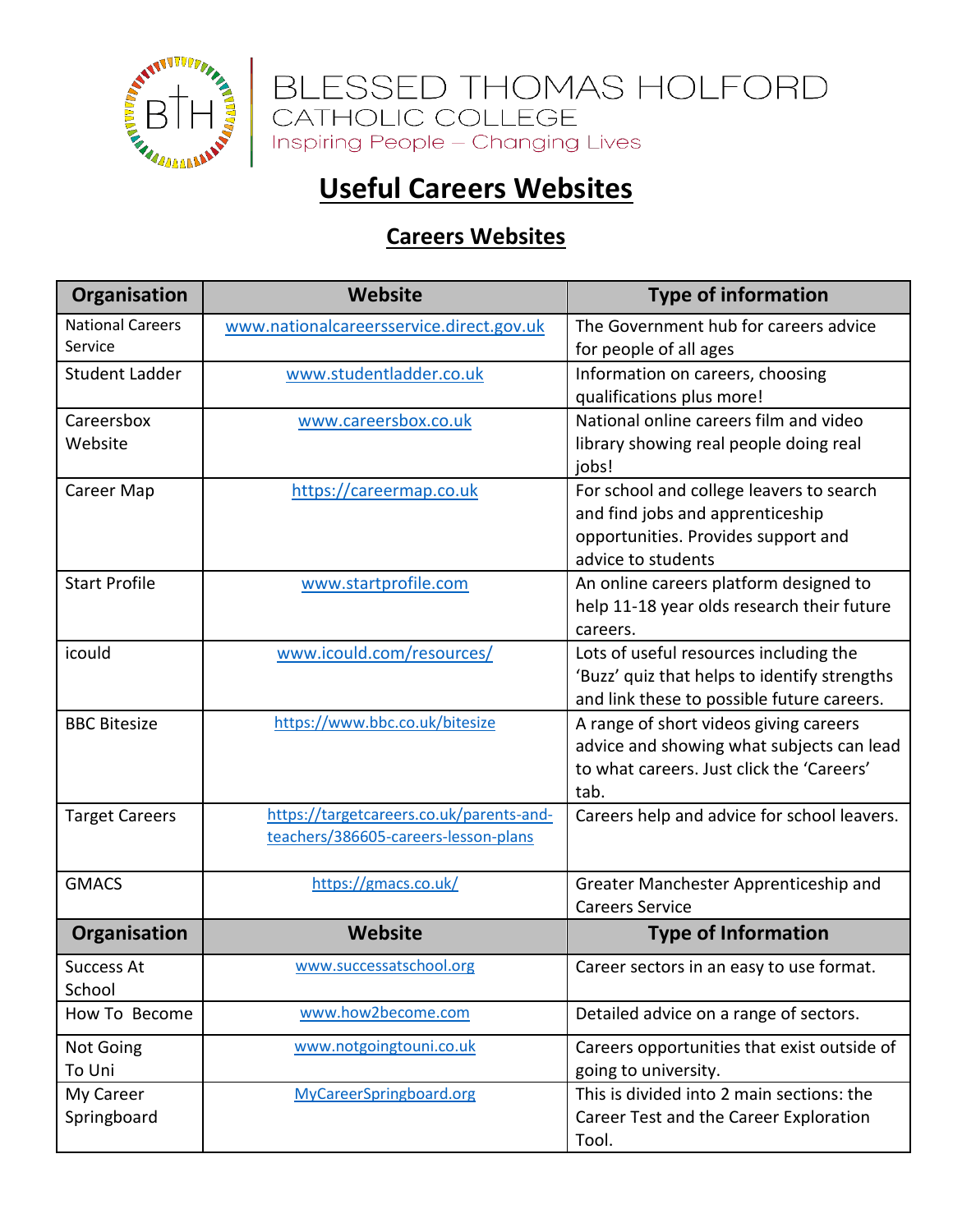| <b>Job Applications</b>                                        | www.jobapplications.co.uk          | Information on how to complete<br>application forms, how to be successful at<br>interviews.                                                                                                               |
|----------------------------------------------------------------|------------------------------------|-----------------------------------------------------------------------------------------------------------------------------------------------------------------------------------------------------------|
| Jobs Telegraph                                                 | jobs.telegraph.co.uk/careers       | Information about specific job sectors,<br>how to create a CV, how to prepare for<br>interviews.                                                                                                          |
| All About<br><b>School Leavers</b>                             | www.allaboutschoolleavers.co.uk    | Displays current apprenticeship and school<br>leaver programme opportunities.                                                                                                                             |
| Careers<br>Companion                                           | https://www.careercompanion.co.uk/ | Independent and impartial careers<br>information.                                                                                                                                                         |
| Moving On                                                      | www.movingonmagazine.co.uk         | Careers guide magazine regarding<br>information on choices following school.                                                                                                                              |
| The Big<br>Choice $-$<br><b>Youth Career</b><br><b>Network</b> | www.thebigchoice.com               | Careers advice and networking site.                                                                                                                                                                       |
| Cascaid/Kudos                                                  | https://kudos.cascaid.co.uk/       | Careers and job opportunity advice.                                                                                                                                                                       |
| eClips                                                         | https://www.eclips-online.co.uk/   | Electronic platform that school has a<br>licence for offering information on over<br>1,000 jobs and careers, employment<br>advice, education advice and skills advice.<br>Pass word for the site ziacha38 |
| <b>NHS Careers</b>                                             | www.healthcareers.nhs.uk           | Allows you to explore over 350 different<br>NHS careers. Register to set up an<br>account!                                                                                                                |

# **Useful Apprenticeship and Traineeship Websites**

| Organisation         | <b>Website</b>                             | <b>Type of Information</b>         |
|----------------------|--------------------------------------------|------------------------------------|
| National             | https://findapprenticeship.service.gov.uk  | Government website offering        |
| Apprenticeship       |                                            | advice and information about       |
| Website              |                                            | apprenticeships.                   |
| Get In               | https://www.getingofar.gov.uk              | Government apprenticeship          |
| Go Far               |                                            | website.                           |
| Amazing              | http://www.amazingapprenticeships.com/extr | Official site to discover exciting |
| Apprenticeships      | $\overline{a}$ s/                          | apprenticeships.                   |
| Get My First Job     | www.getmyfirstjob.co.uk                    | Information on apprenticeships     |
|                      |                                            | and traineeships.                  |
| Apprenticeship       | theapprenticeshiphub.co.uk                 | Information on apprenticeships in  |
| Hub                  |                                            | Greater Manchester.                |
| <b>Future Talent</b> | https://www.future-talent.com/             | Apprenticeships and School Leaver  |
|                      |                                            | Programmes                         |
|                      |                                            |                                    |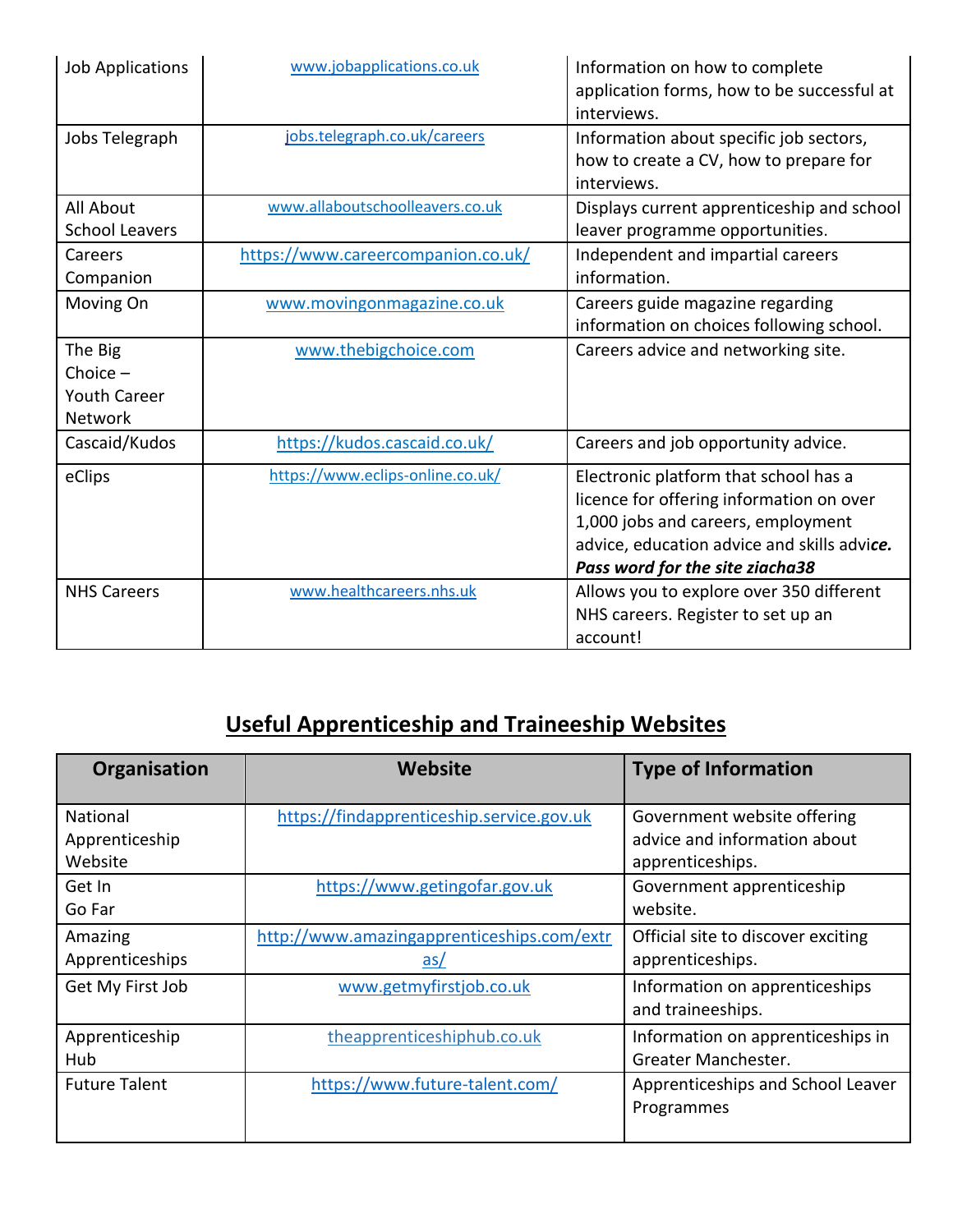| RateMy<br>Apprenticeship                                    | https://www.ratemyapprenticeship.co.uk                           | Search and apply for<br>apprenticeship schemes and school<br>leaver jobs.        |
|-------------------------------------------------------------|------------------------------------------------------------------|----------------------------------------------------------------------------------|
| <b>All About</b><br>Apprenticeships                         | www.allAboutApprenticeships.co.uk                                | Live apprenticeship vacancies.<br>Advice on making applications.                 |
| The Growth<br>Company                                       | https://www.growthco.uk                                          | Apprenticeship and traineeship<br>provider.                                      |
| Apprentibuild                                               | www.apprentibuild.co.uk                                          | Degree Apprenticeships in the<br>Construction Industry.                          |
| Manchester<br><b>Metropolitan Degree</b><br>Apprenticeships | https://www2.mmu.ac.uk                                           | Manchester Metropolitan<br>University<br>Degree Apprenticeships                  |
| Liverpool John                                              | https://www.ljmu.ac.uk>study>degree-                             | Degree Apprenticeships offered by                                                |
| Moore's Degree                                              | apprenticeships                                                  | Liverpool John Moore's University.                                               |
| Apprenticeships                                             |                                                                  |                                                                                  |
| <b>Damart Training</b>                                      | https://www.damartraining.com/                                   | Live vacancies and advice on<br>apprenticeships                                  |
| <b>STEGTA</b>                                               | www.stegta.co.uk                                                 | Salford and Trafford Engineering<br><b>Group Training and</b><br>Apprenticeships |
| <b>SETA Training</b>                                        | www.setatraining.com                                             | <b>SETA Training and Advisory</b><br><b>Services</b>                             |
| <b>GTG</b>                                                  | https://www.gtg.co.uk/about/                                     | GTG training. Courses and<br>apprenticeships.                                    |
| The Juice<br>Academy                                        | https://www.juiceacademy.co.uk/                                  | Industry-led digital<br>apprenticeships.                                         |
| Find A Traineeship                                          | https://www.gov.uk/find-traineeship                              |                                                                                  |
| <b>Total People</b>                                         | https://www.totalpeople.co.uk/apprenticeships/se<br>arch-results | Live vacancies and advice on<br>apprenticeships                                  |

*Create an account on the above websites to have appropriate apprenticeship information and vacancies sent to you, and to enable you to apply for apprenticeships online.*

#### **Sixth Form Websites**

| Organisation                                       | Website                   |
|----------------------------------------------------|---------------------------|
| Aston on Mersey Sixth Form                         | www.aomsixthform.co.uk    |
| Altrincham College                                 | www.altrinchamcollege.com |
| Altrincham Grammar School and Sixth Form for Boys  | www.agsb.co.uk            |
| Altrincham Grammar School and Sixth Form for Girls | www.aggs.trafford.sch.uk  |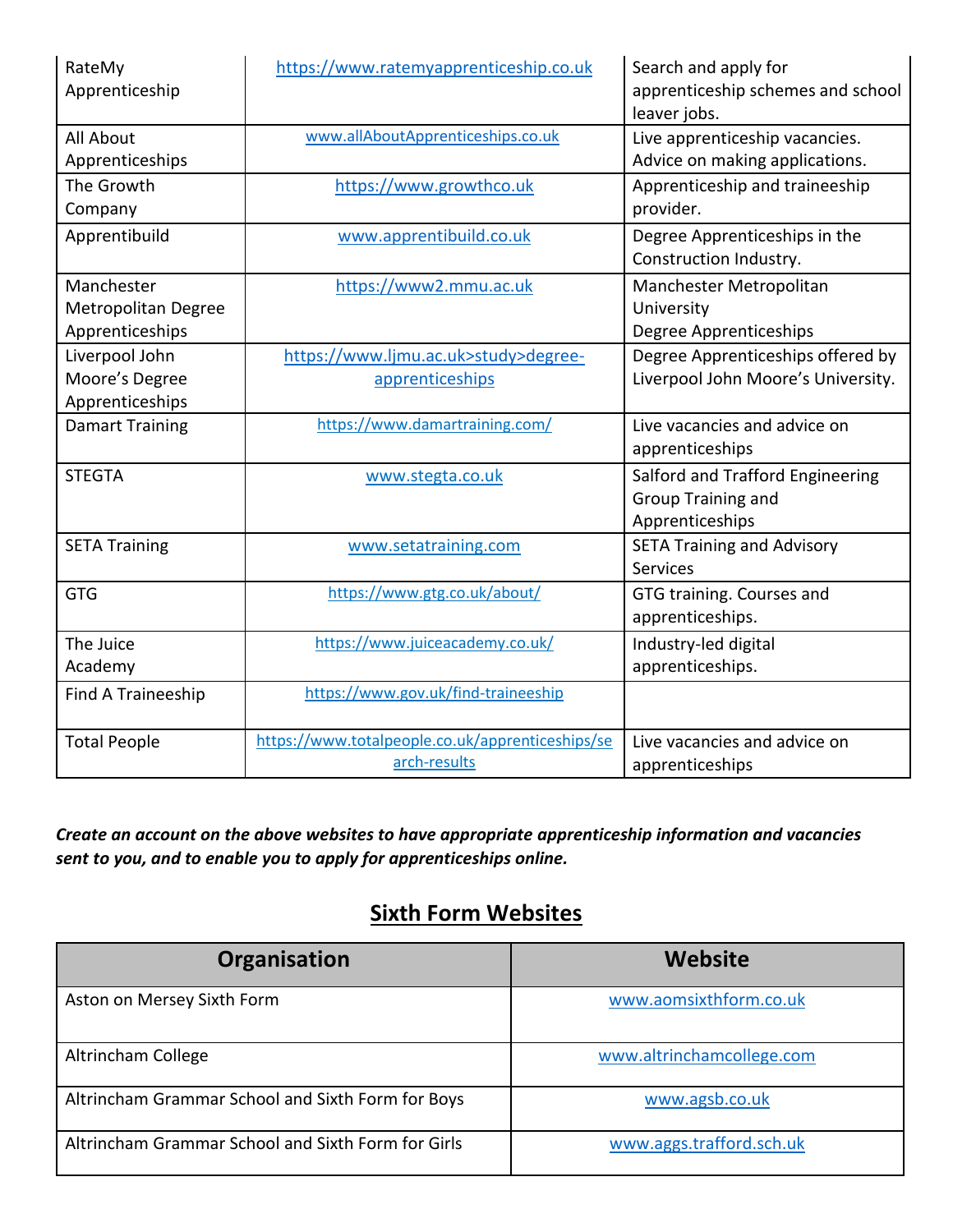| Blessed Thomas Holford Catholic College and Sixth Form | www.bthcc.org.uk               |
|--------------------------------------------------------|--------------------------------|
| <b>Eccles Sixth Form College</b>                       | www.salford.ac.uk              |
| Loreto Sixth Form College                              | www.loreto.ac.uk               |
| Lymm High School Sixth Form                            | www.lymmhigh.org.uk>sixth-form |
| Sale Sixth Form and Grammar                            | www.salegrammar.co.uk          |
| Sixth Form Trafford College                            | www.trafford.ac.uk>sixth-form  |
| Wellington School and Sixth Form                       | www.wellington-school.co.uk    |
| Xaverian College                                       | www.xaverian.ac.uk             |

### **College Websites**

| <b>Organisations</b>           | Website                   |
|--------------------------------|---------------------------|
| <b>Trafford College</b>        | www.trafford.ac.uk        |
| <b>Salford City College</b>    | www.salfordcc.ac.uk       |
| <b>UTC</b>                     | www.utcmediacityuk.org.uk |
| The Manchester College         | www.tmc.ac.uk             |
| <b>Access Creative College</b> | www.accesscreative.ac.uk  |
| <b>Stockport College</b>       | www.stockport.ac.uk       |

## **University Websites**

| Organisation      | <b>Website</b>                 | <b>Type of Information</b>                                                                         |
|-------------------|--------------------------------|----------------------------------------------------------------------------------------------------|
| <b>UCAS</b>       | www.ucas.com                   | The go to information site for<br>everything to do with going to<br>university - includes UCAS Hub |
| What Uni?         | www.whatuni.com                | University review site                                                                             |
| Which University? | https://university.which.co.uk | Information on what to study,<br>where to go and how to get there                                  |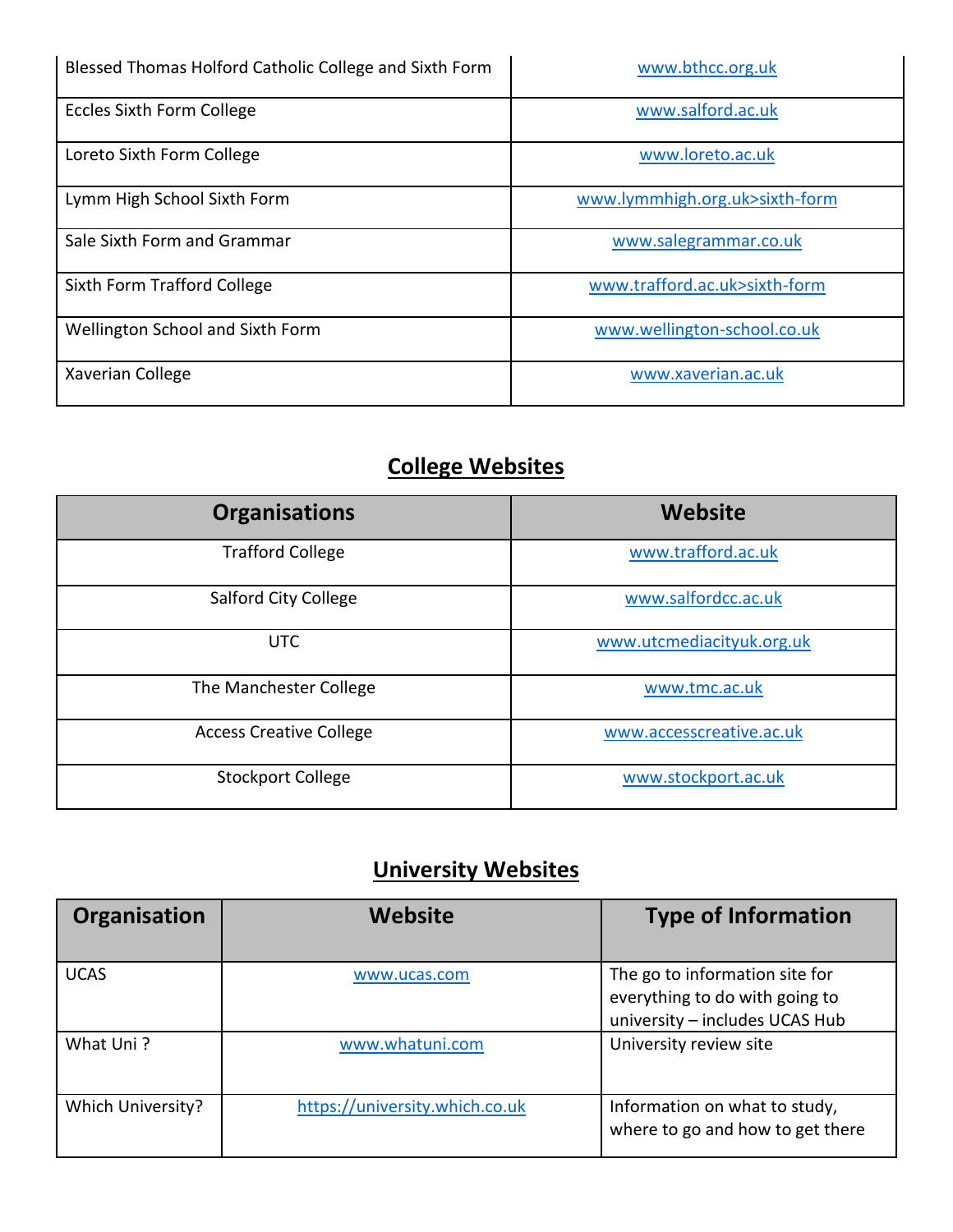| <b>Career Pilot</b>                     | www.careerpilot.org.uk                       | Careers information and tools for<br>11-19 year olds                                                                                                                   |
|-----------------------------------------|----------------------------------------------|------------------------------------------------------------------------------------------------------------------------------------------------------------------------|
| Prospects                               | www.prospects.ac.uk -                        | Career information on career<br>options linked to degree choices                                                                                                       |
| <b>PUSH</b>                             | http://www.push.co.uk/                       | An independent guide to UK<br>universities, student life, gap years,<br>open days.                                                                                     |
| The Complete<br><b>University Guide</b> | http://www.thecompleteuniversityguide.co.uk/ | Information on UK university<br>rankings, studying abroad.                                                                                                             |
| Unistats                                | http://unistats.direct.gov.uk/find-out-more/ | Information on student satisfaction,<br>destinations and how courses are<br>taught.                                                                                    |
| <b>UCAS Career</b><br>Finder            | https://careerfinder.ucas.com/               | Sign up for job alerts and search for<br>post-18 work and training options.                                                                                            |
| <b>Russell Group</b>                    | www.russellgroup.ac.uk                       | Represents 24 leading universities.<br>Source of careers information and<br>advice including 'informed choices'-<br>a downloadable guide to making<br>post-16 choices. |

## **Student Finance for University**

| Organisation                      | <b>Website</b>                                                                    | <b>Type of Information</b>                                                               |
|-----------------------------------|-----------------------------------------------------------------------------------|------------------------------------------------------------------------------------------|
| <b>Student Finance</b><br>England | www.gov.uk/studentfinance                                                         | Government website giving a<br>step-by-step guide on how to<br>apply for Student Finance |
| <b>Money Saving</b><br>Expert     | https://www.moneysavingexpert.com/students/student-<br>loans-tuition-fees-changes | Martin Lewis has advice on<br>Student Finance and the<br>myths surrounding it.           |

## **Gap Year Websites**

| Organisation            | Website                                       | <b>Type of Information</b>                 |
|-------------------------|-----------------------------------------------|--------------------------------------------|
| The Year in<br>Industry | http://www.etrust.org.uk/the-year-in-industry | Opportunities for working in<br>industry.  |
| Year Out Group          | http://www.yearoutgroup.org/                  | Gap Year travel inspiration and<br>advice. |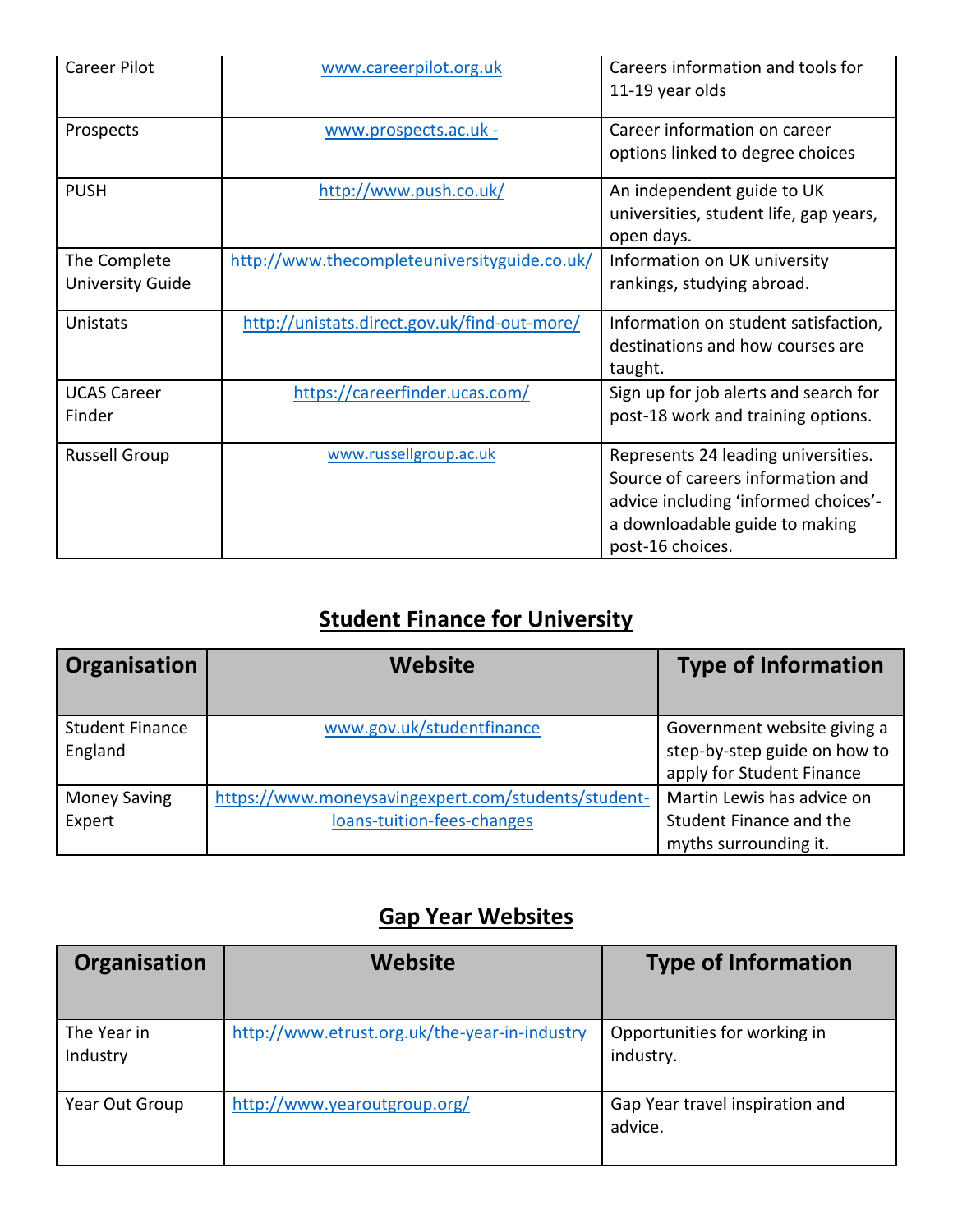| Gapforce | https://gapforce.org/gb | Gap Year programmes and projects          |
|----------|-------------------------|-------------------------------------------|
| Yipiyap  | www.yipiyap.co.uk       | In-school tutoring gap year<br>experience |

#### **Volunteering Websites**

| Organisation                    | <b>Website</b>             | <b>Type of Information</b>           |
|---------------------------------|----------------------------|--------------------------------------|
| Do It                           | https://do-it.org/         | Local volunteering<br>opportunities. |
| Vinspired                       | https://www.vinspired.com/ | Volunteering Organisation.           |
| <b>National Citizen Service</b> | http://www.ncsyes.co.uk/   | Community projects.                  |

#### **Careers Services**

*Connexions* is a careers guidance service run for young people by Trafford Council. Young people usually take up these services after they have left school. A Connexions adviser can offer information on job, apprenticeship and course vacancies. They can also offer advice on how to fill in forms, how to prepare for interviews.

You can contact a Connexions adviser through the following ways:

The Talkshop, 2 Tatton Road, Sale, M33 7YH. Tel: 0161 911 8600 or email [contactus@traffordconnexions.co.uk](mailto:contactus@traffordconnexions.co.uk)

For information on times and dates for Connexions drop-in sessions please visi[t www.connexions-](http://www.connexions-trafford.co.uk/)

[trafford.co.uk](http://www.connexions-trafford.co.uk/)

#### **Job Websites**

Total jobs – Official Site: [www.totaljobs.com](http://www.totaljobs.com/)

Indeed UK- Official Site: [www.indeed.co.uk](http://www.indeed.co.uk/)

Monster- Official Site: [www.monster.co.uk](http://www.monster.co.uk/)

Fish 4 jobs – Official Site: [www.fish4.co.uk](http://www.fish4.co.uk/)

Find a Job – Government website for full and part-time jobs in Great Britain - <https://www.gov.uk/jobsearch>

*Again, create an account on these websites to have jobs relevant to the sector you are interested in sent to you as vacancies appear.*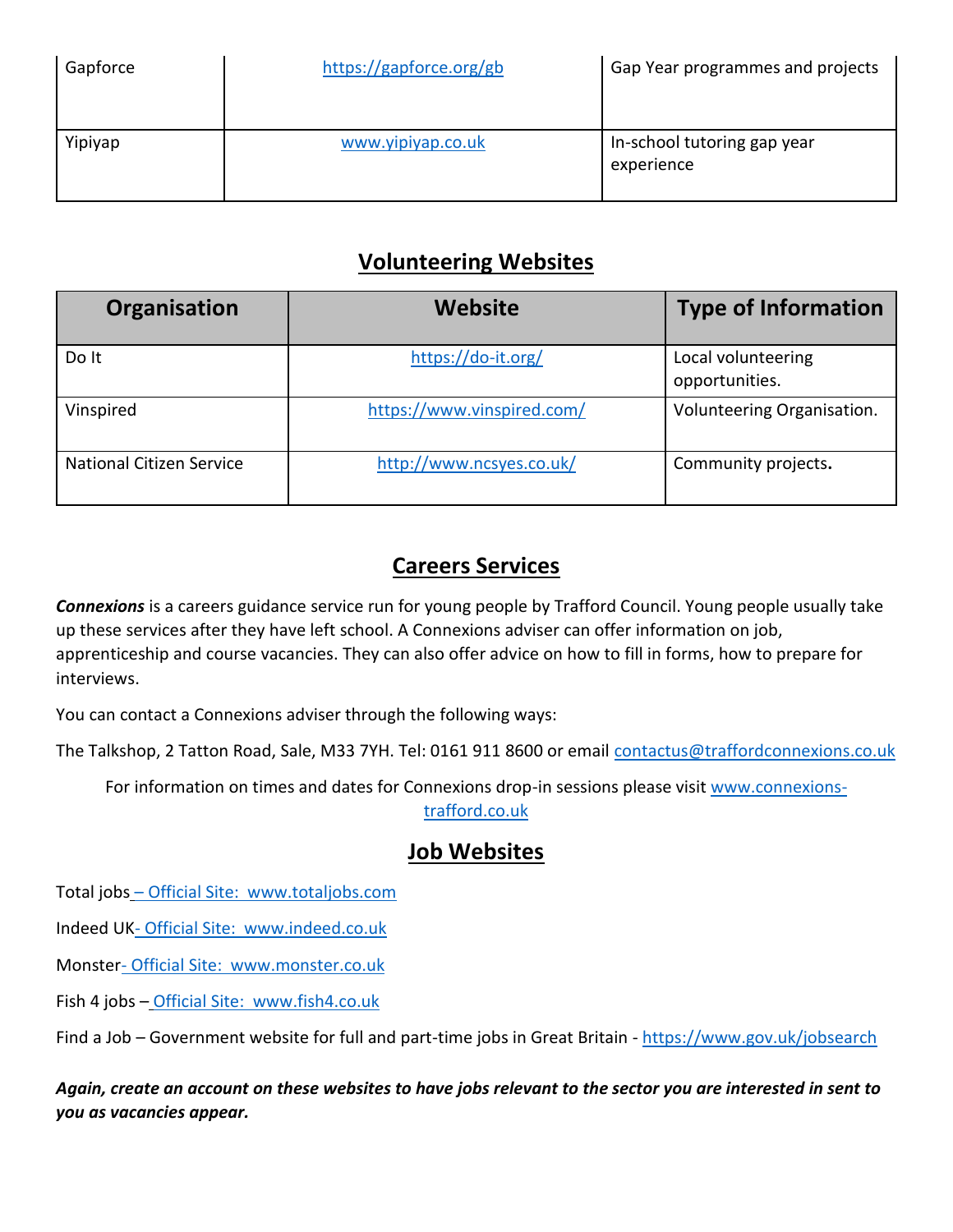#### **Armed Forces Websites**

The British Army: [www.army.mod.uk](http://www.army.mod.uk/)

The Royal Air Force (RAF): [www.raf.mod.uk](http://www.raf.mod.uk/)

The Royal Navy: [www.royalnavy.mod.uk](http://www.royalnavy.mod.uk/)

#### **Local Armed Forces Careers Offices:**

*Armed Forces Careers Office Army Careers Office (Deals with all Armed Forces queries) (Deals with Army queries)* Albion Wharf 16 Grand Central Leisure Park 19 Albion Street No. 2010 19 Albion Street New York 19 Albion Street Manchester Stockport Stockport M1 5LN SK1 3TB Tel: 0161 236 6840 Tel: 0161 480 4188

The British Army is one of the biggest apprenticeship providers in the country. *If you're 16 or 17, you'll start your Army training at the [Army Foundation College, Harrogate.](https://apply.army.mod.uk/how-to-join/entryoptions/soldier-junior-entry/AFC-Harrogate) 98% of soldiers enrol on an apprenticeship, making the Army one of the largest apprenticeship programmes in the UK. The courses are designed with other employers, ensuring the training is to industry standards and approved by the Institute for Apprenticeships and Technical Education. You can do apprenticeships in any of the following areas:*

- *Combat*
- *Engineering*
- *HR, Finance & Support*
- *Intelligence, Communications & IT*
- *Medical*
- *Logistics & Support*
- *Music*

For more information:<https://apply.army.mod.uk/how-to-join/entryoptions/soldier-junior-entry/afc-harrogate>

#### **Resources and Websites for Parents, Carers and Guardians:**

| <b>Careers Advice for Parents</b>     | http://www.careersadviceforparents.org                        |
|---------------------------------------|---------------------------------------------------------------|
| Parents Guide to Higher Education     | https://www.ucas.com/ucas/undergraduste/getting-              |
| (UCAS)                                | started/parents-and-guardians                                 |
| The Which University Parent, Guardian | https://university.which.co.uk/teachers/teacher-              |
| and Carer Guide                       | resources/university-parent-guide                             |
| A-Levels: The Parents Guide           | https://www.how2become.com/blog/a-levels-2015-the-parents-    |
|                                       | guide/                                                        |
| The Complete Parent's Guide to GCSEs. | https://tutorful.co.uk/guides/a-parent-s-guide-to-gcses/gcse- |
| This booklet answers many frequently  | options-expert-q-as-to-make-choices-a-breeze                  |
| asked questions and includes tips on  |                                                               |
| <b>GCSE Options choices</b>           |                                                               |